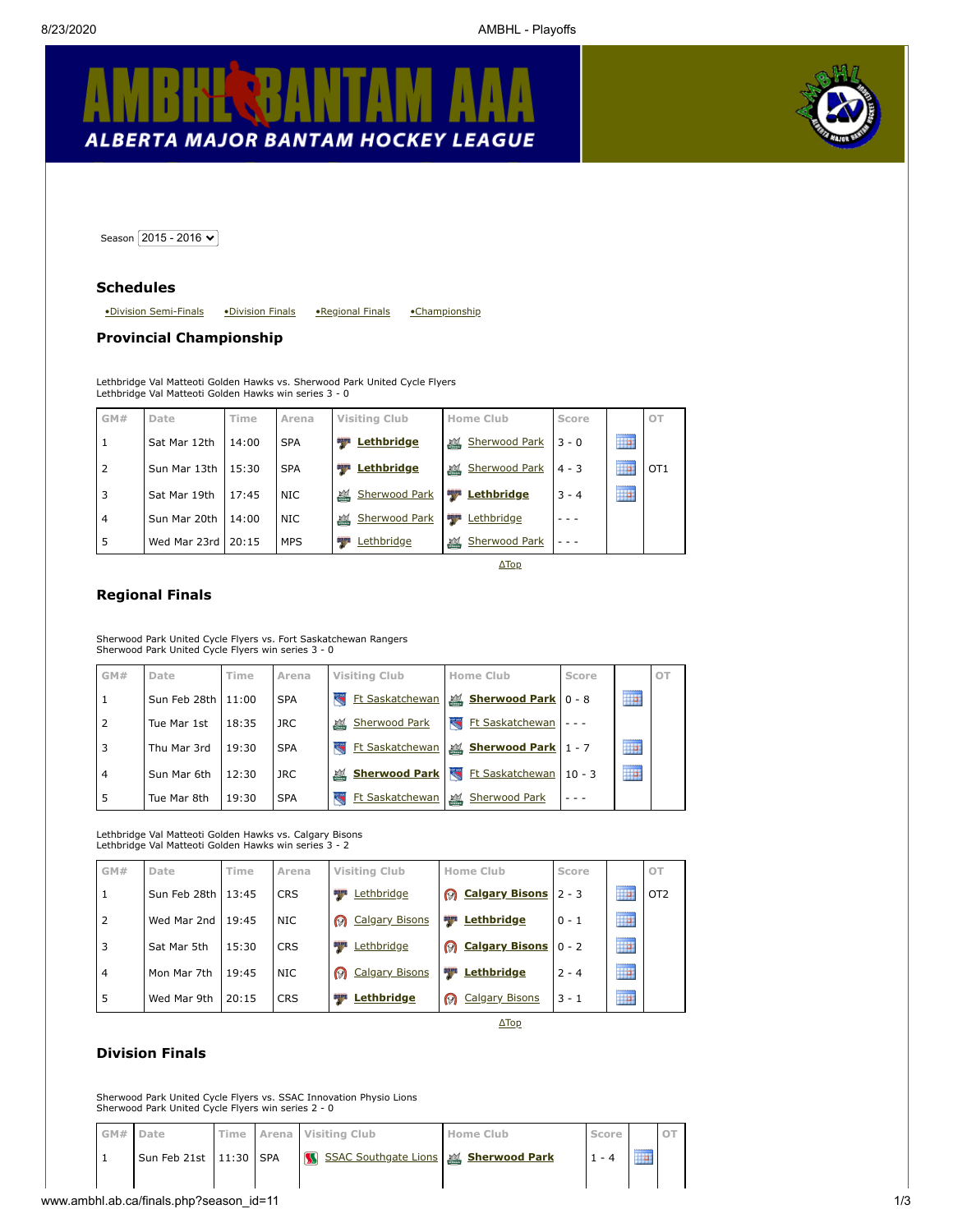### 8/23/2020 AMBHL - Playoffs

[ΔTop](#page-0-3)

|  |                               |  | Wed Feb 24th   20:15   MWB   2 Sherwood Park | SSAC Southgate Lions 8 - 3 |  |
|--|-------------------------------|--|----------------------------------------------|----------------------------|--|
|  | $Fri$ Feb 26th $\,$ 20:45 SPS |  | SSAC Southgate Lions Sherwood Park           |                            |  |

Fort Saskatchewan Rangers vs. Camrose Red Wings Fort Saskatchewan Rangers win series 2 - 0

| GM# | Date                     | Time  | Arena      | <b>Visiting Club</b>   | Home Club             | Score   |                   | OT. |
|-----|--------------------------|-------|------------|------------------------|-----------------------|---------|-------------------|-----|
|     | Mon Feb 22nd 18:45       |       | <b>JRC</b> | Camrose                | Ft Saskatchewan 3 - 5 |         | ----------<br>HP. |     |
|     | Tue Feb 23rd             | 18:30 | <b>BPA</b> | <b>Et Saskatchewan</b> | Camrose               | $3 - 2$ | ----------        | OT1 |
|     | Thu Feb $25th$   $18:45$ |       | <b>JRC</b> | Camrose                | Ft Saskatchewan       |         |                   |     |

Calgary Bisons vs. Calgary Northstar Sabres Calgary Bisons win series 2 - 0

| GM# | Date               | Time  | Arena      | Visiting Club                      | Home Club               | Score   |                    | OT |
|-----|--------------------|-------|------------|------------------------------------|-------------------------|---------|--------------------|----|
|     | Mon Feb 22nd 19:30 |       | <b>CRS</b> | Calgary Northstar & Calgary Bisons |                         | $0 - 4$ | 11111111111<br>胛   |    |
|     | Wed Feb 24th 18:15 |       | <b>NES</b> | <b>8</b> Calgary Bisons            | Calgary Northstar 4 - 3 |         | 11111111111<br>II. |    |
|     | Sat Feb 27th       | 18:45 | <b>CRS</b> | Calgary Northstar                  | <b>Calgary Bisons</b>   |         |                    |    |

Lethbridge Val Matteoti Golden Hawks vs. Rocky Mountain Raiders Lethbridge Val Matteoti Golden Hawks win series 2 - 0

| GM# | Date                 | Time | Arena      | <b>Visiting Club</b>  | Home Club         | Score   |                  |  |
|-----|----------------------|------|------------|-----------------------|-------------------|---------|------------------|--|
|     | Tue Feb 23rd   19:45 |      | <b>NIC</b> | 移<br>Raiders          | <b>Lethbridge</b> | $1 - 5$ | ,,,,,,,,,,,<br>▦ |  |
|     | Thu Feb 25th 18:30   |      | <b>PCA</b> | <b>Lethbridge</b>     | Raiders           | $4 - 0$ | ---------<br>₩   |  |
|     | Sat Feb 27th 15:00   |      | <b>NIC</b> | <b>SEA</b><br>Raiders | Lethbridge        |         |                  |  |

<span id="page-1-0"></span>**Division Quarter-Finals**

Sherwood Park United Cycle Flyers vs. CAC Lehigh Cement Sherwood Park United Cycle Flyers win series 2 - 0

|  | GM# Date             | Time  | Arena      | <b>Visiting Club</b>         | Home Club             | Score    |                     |  |
|--|----------------------|-------|------------|------------------------------|-----------------------|----------|---------------------|--|
|  | Tue Feb 16th   20:30 |       | <b>SPA</b> | Edmonton CAC                 | L Sherwood Park 1 - 4 |          | .<br>HP.            |  |
|  | Wed Feb 17th   19:30 |       | <b>BHA</b> | Sherwood Park & Edmonton CAC |                       | $10 - 2$ | ----------<br>ilia. |  |
|  | Fri Feb 19th         | 18:15 | <b>SPA</b> | <b>Edmonton CAC</b>          | Sherwood Park         |          |                     |  |

St Albert Gregg Distributors Sabres vs. SSAC Innovation Physio Lions SSAC Innovation Physio Lions win series 2 - 0

| GM# | Date                       |           | Time Arena Visiting Club                    |  | <b>Home Club</b>           | Score   |           | O <sup>T</sup> |
|-----|----------------------------|-----------|---------------------------------------------|--|----------------------------|---------|-----------|----------------|
|     | Tue Feb 16th   19:00   AKI |           | <b>SSAC Southgate Lions &amp; St Albert</b> |  |                            | $3 - 2$ |           |                |
|     | Wed Feb 17th 19:45 CFA     |           | <b>峰 St Albert</b>                          |  | SSAC Southgate Lions 2 - 3 |         | --------- |                |
|     | Sat Feb 20th               | 13:45 AKI | SSAC Southgate Lions                        |  | <b>St Albert</b>           |         |           |                |

Fort Saskatchewan Rangers vs. PAC Saints Fort Saskatchewan Rangers win series 2 - 0

| GM# | Date                 | Time  | Arena      | Visiting Club                | Home Club             | Score   |                   | OT |
|-----|----------------------|-------|------------|------------------------------|-----------------------|---------|-------------------|----|
|     | Wed Feb 17th   18:15 |       | JRC        | <b>BEAC</b> Saints           | Ft Saskatchewan 0 - 3 |         | 1111111111<br>HP. |    |
|     | Thu Feb 18th   19:15 |       | <b>GFA</b> | Ft Saskatchewan & PAC Saints |                       | $1 - 0$ | 1111111111<br>HP  |    |
|     | Sat Feb 20th         | 19:45 | JRC        | <b>&amp; PAC Saints</b>      | Ft Saskatchewan       |         |                   |    |

Camrose Red Wings vs. Lloydminster Fountain Tire Bobcats Camrose Red Wings win series 2 - 1

| GM# | Date                 | Time  | Arena      | Visiting Club | Home Club      | Score    |                        |                 |
|-----|----------------------|-------|------------|---------------|----------------|----------|------------------------|-----------------|
|     | Tue Feb 16th         | 19:30 | <b>BPA</b> | Lloydminster  | <b>Camrose</b> | $4 - 5$  | ----------             | OT <sub>2</sub> |
|     | Wed Feb 17th   18:30 |       | HOL        | Camrose<br>Œ  | & Lloydminster | $10 - 5$ | ---------<br><u>ia</u> |                 |
|     | Thu Feb 18th         | 18:15 | <b>MMA</b> | Lloydminster  | <b>Camrose</b> | $2 - 4$  | ---------<br><b>II</b> |                 |